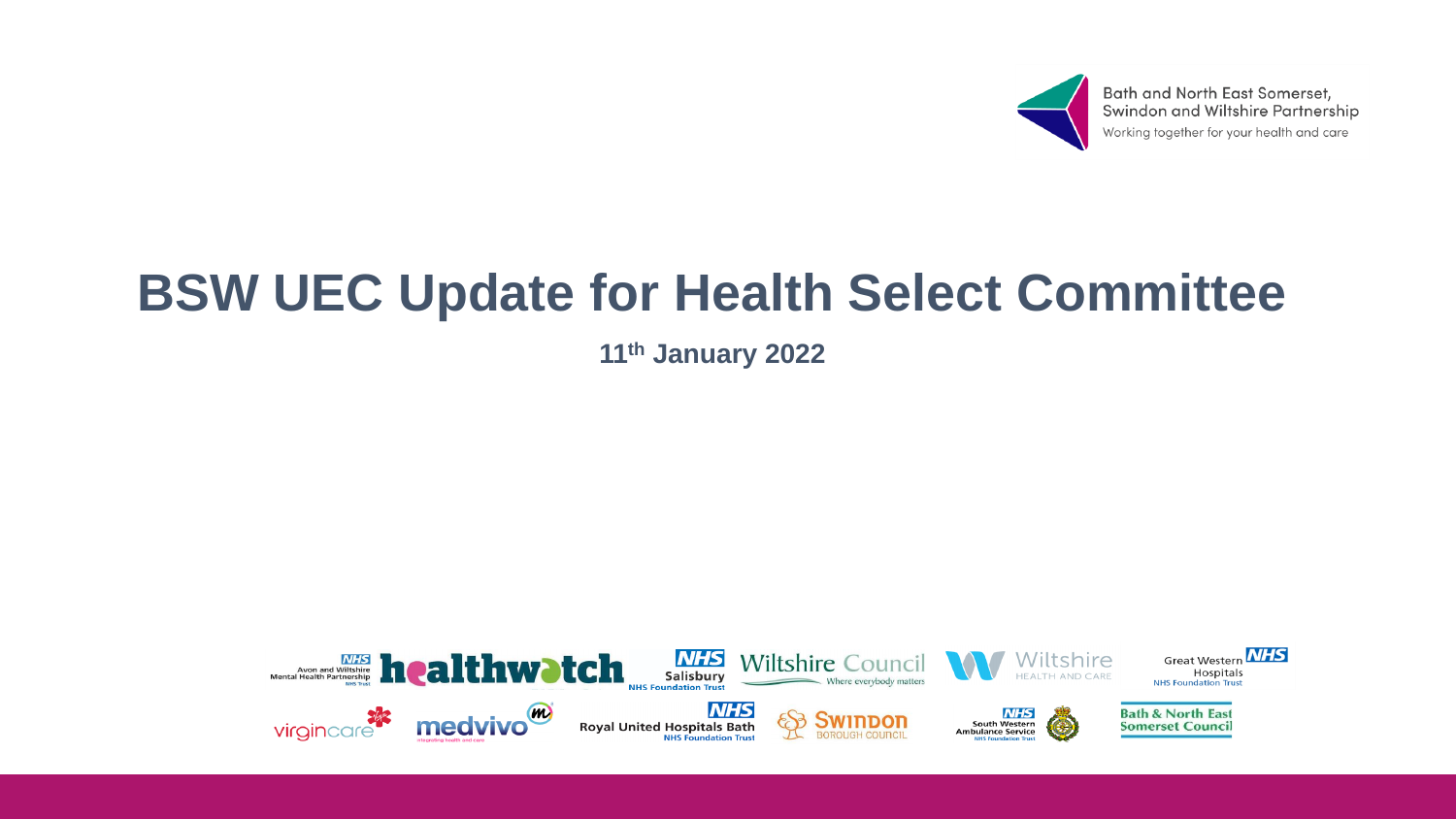### **Usual NHS Winter**

- Demand for hospital increases
- Surge capacity planned and used
- Acuity of illness leads to increased length of stay
- Winter bugs e.g. Norovirus
- **Plus impact of a sustained pandemic**
- Significant Backlogs of elective and cancer care that need hospital capacity
- Complexity of how the available capacity can be used ( Keeping separate COVID, COVID contacts , suspected COVID from COVID negative people)
- Staff fatigue

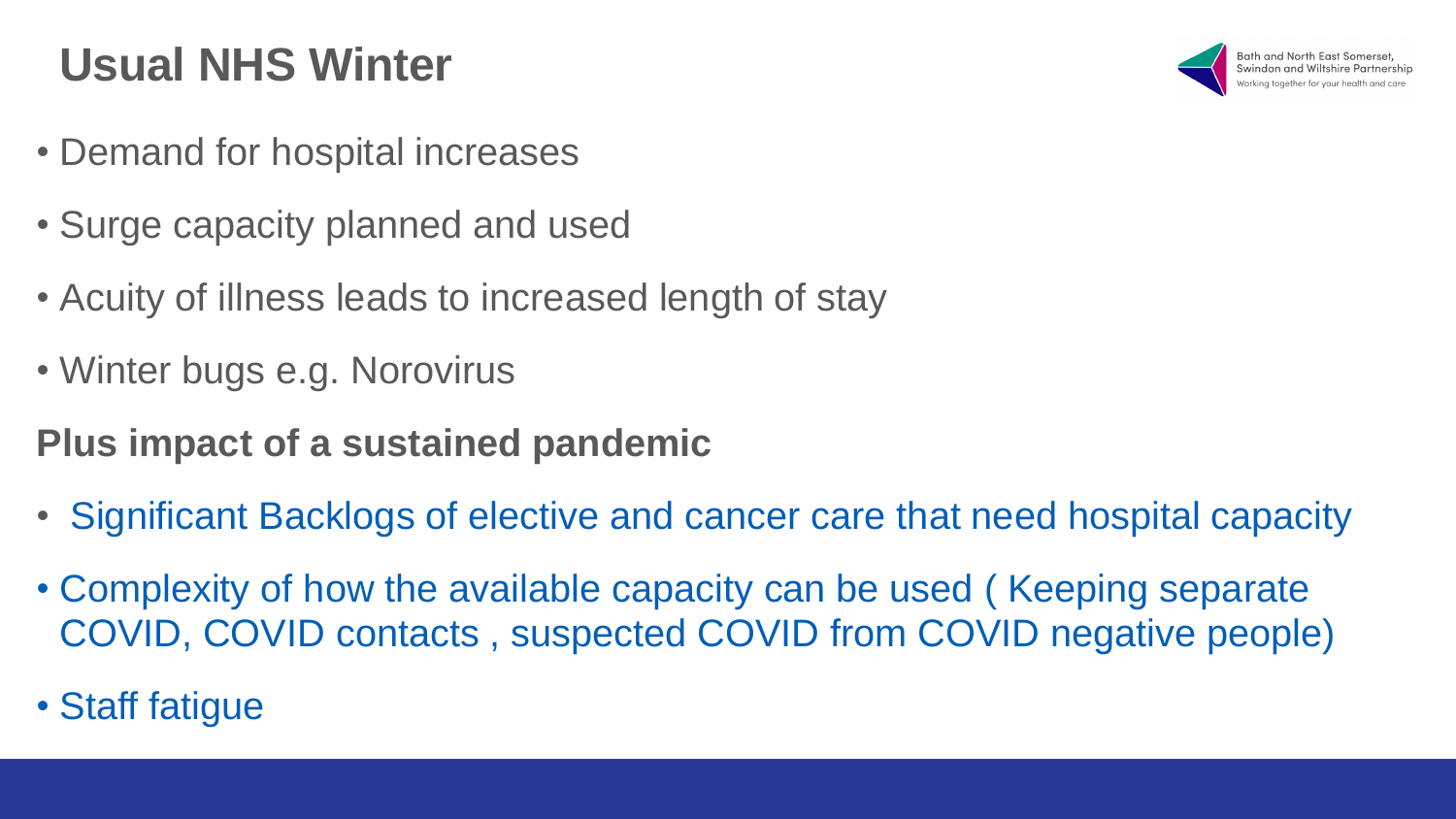

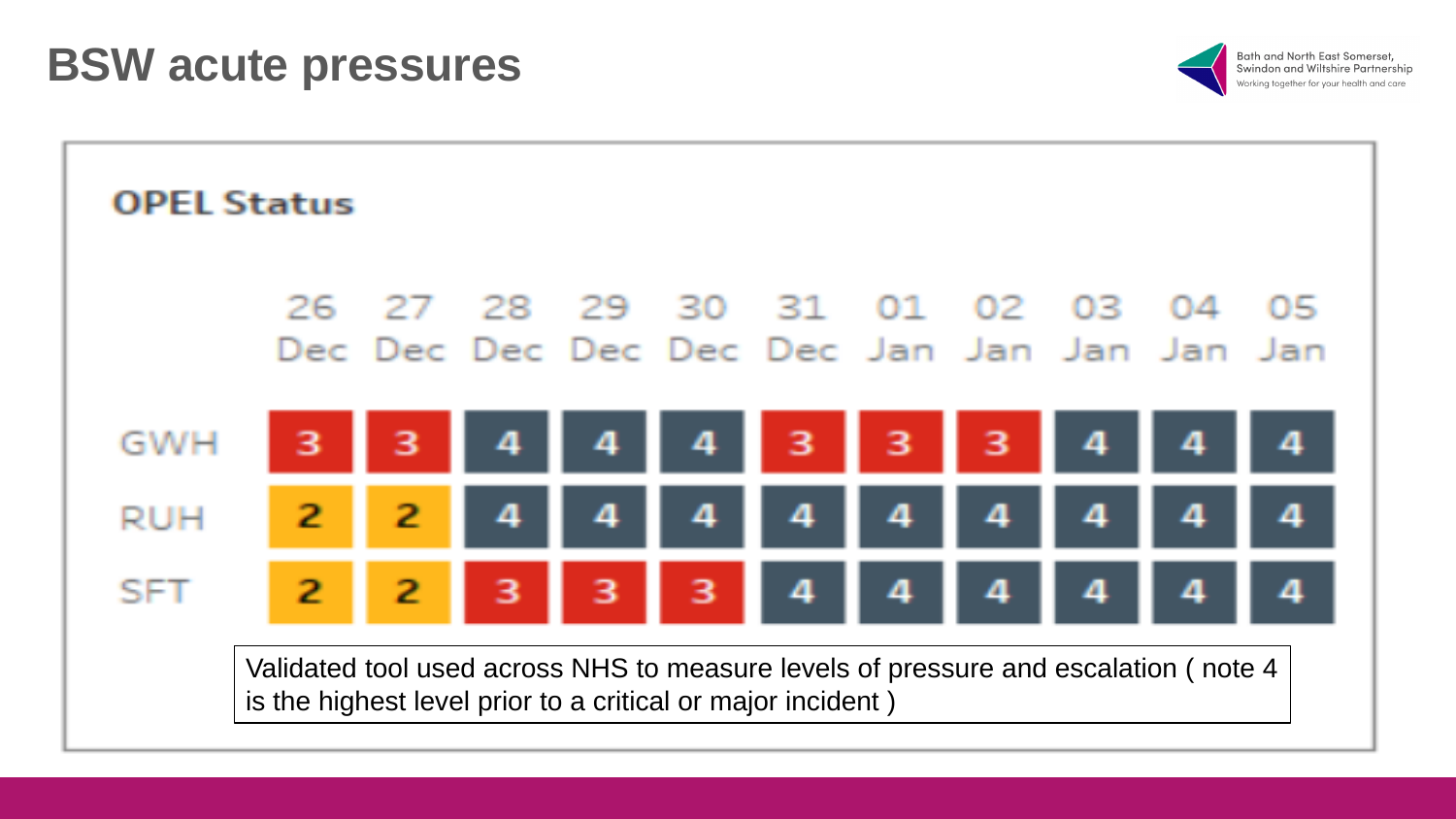## **Material escalations**



- RUH declared internal critical incident 31<sup>st</sup> Dec 21 (still ongoing at time of writing this )
- GWH declared internal critical incident  $5<sup>th</sup>$  Jan 22 de-escalated  $7<sup>th</sup>$  Jan 22
- System declared system level OPEL 4  $5<sup>th</sup>$  Jan 22 de-escalated 7<sup>th</sup> Jan 22

**Unprecedented levels of escalation** with inevitable increased levels of risks in care delivery and moral injury for staff working under such significant levels of pressure for sustained periods

#### **Triggers**

- Staff availability
- COVID hospitalisation numbers
- Increased numbers of people with no criteria to reside in hospitals
- Use of non clinical areas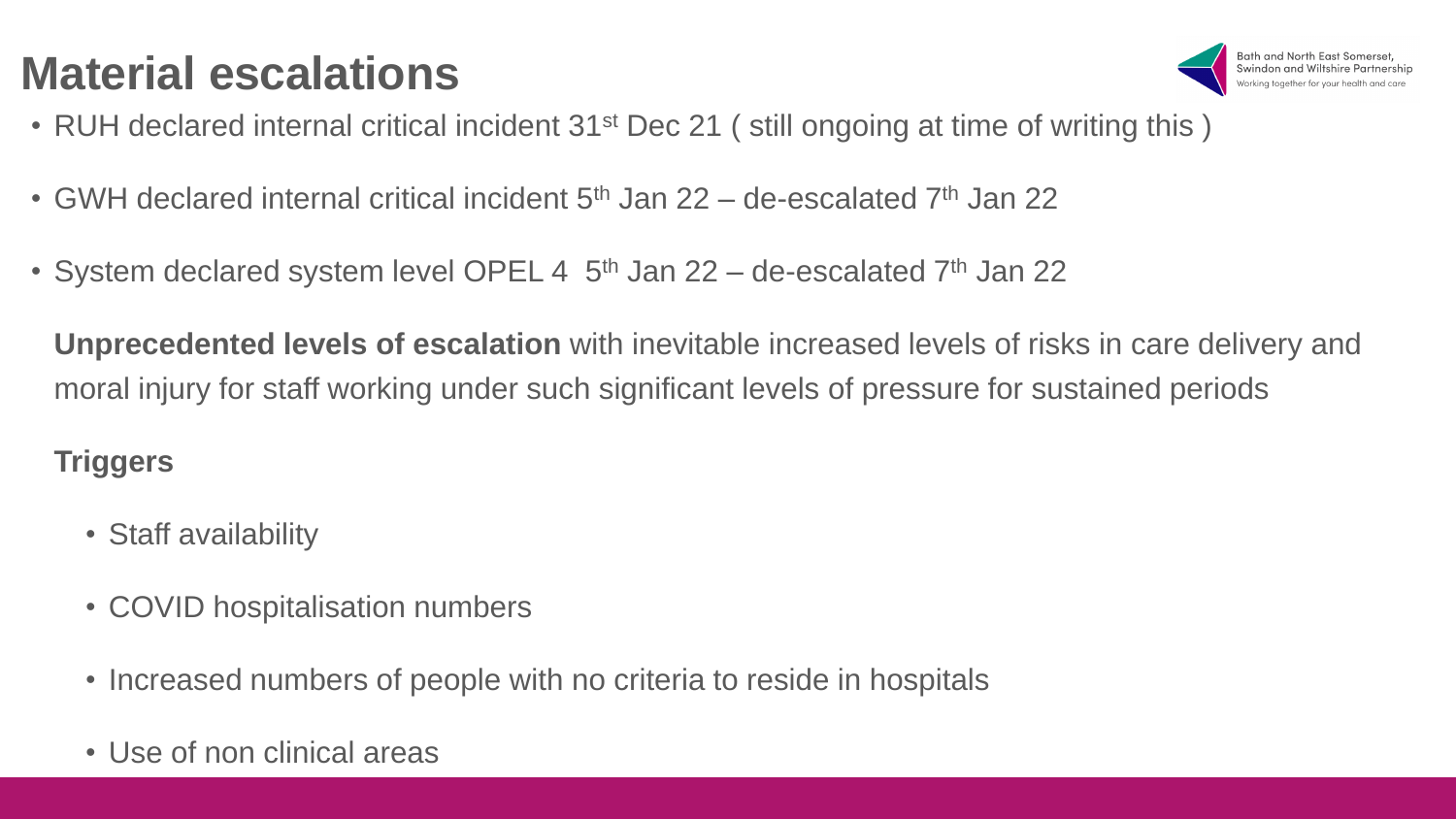

## **Covid admissions - GWH Covid trajectories - GWH**



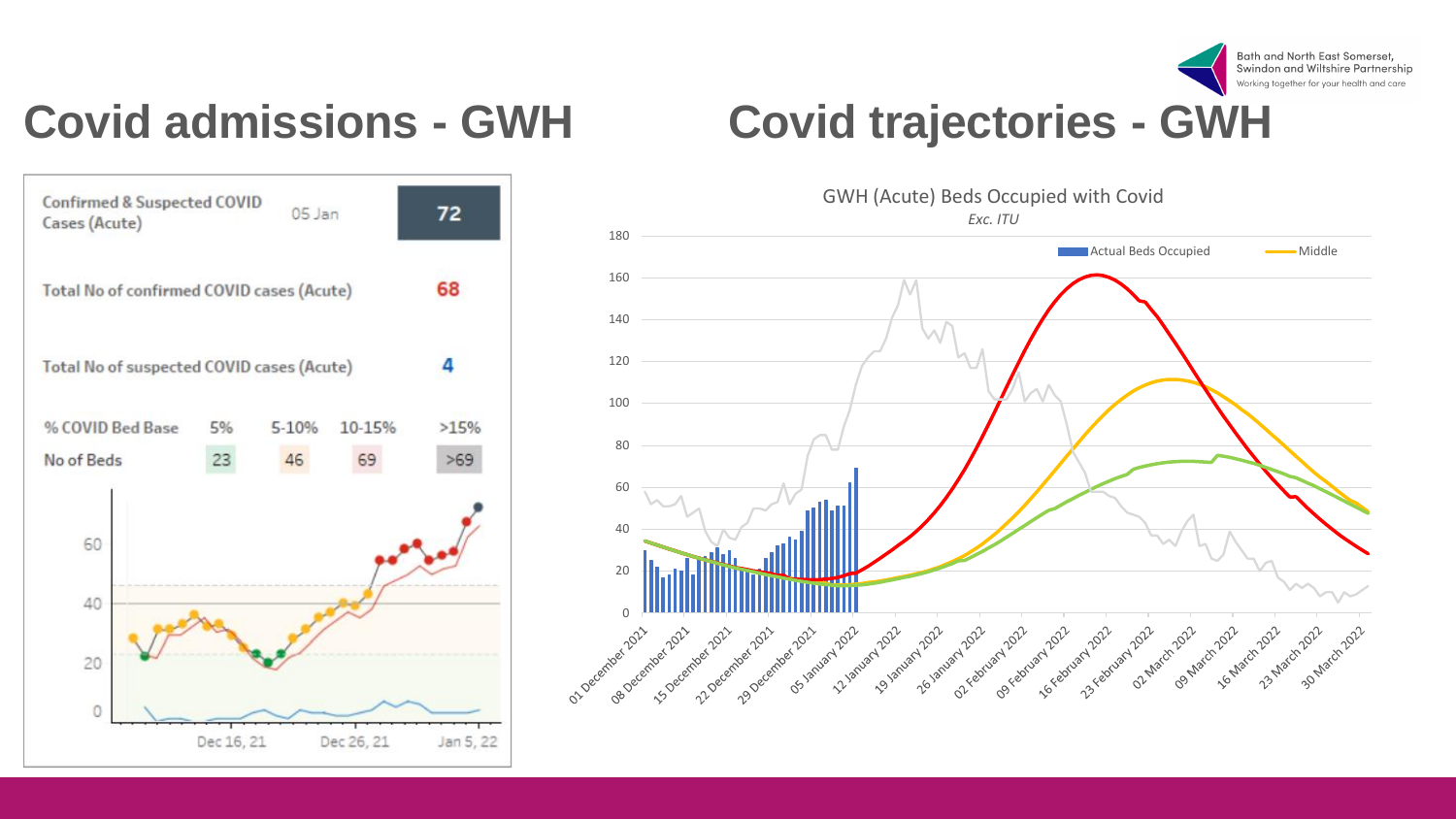

## **Covid admissions - RUH Covid trajectories - RUH**



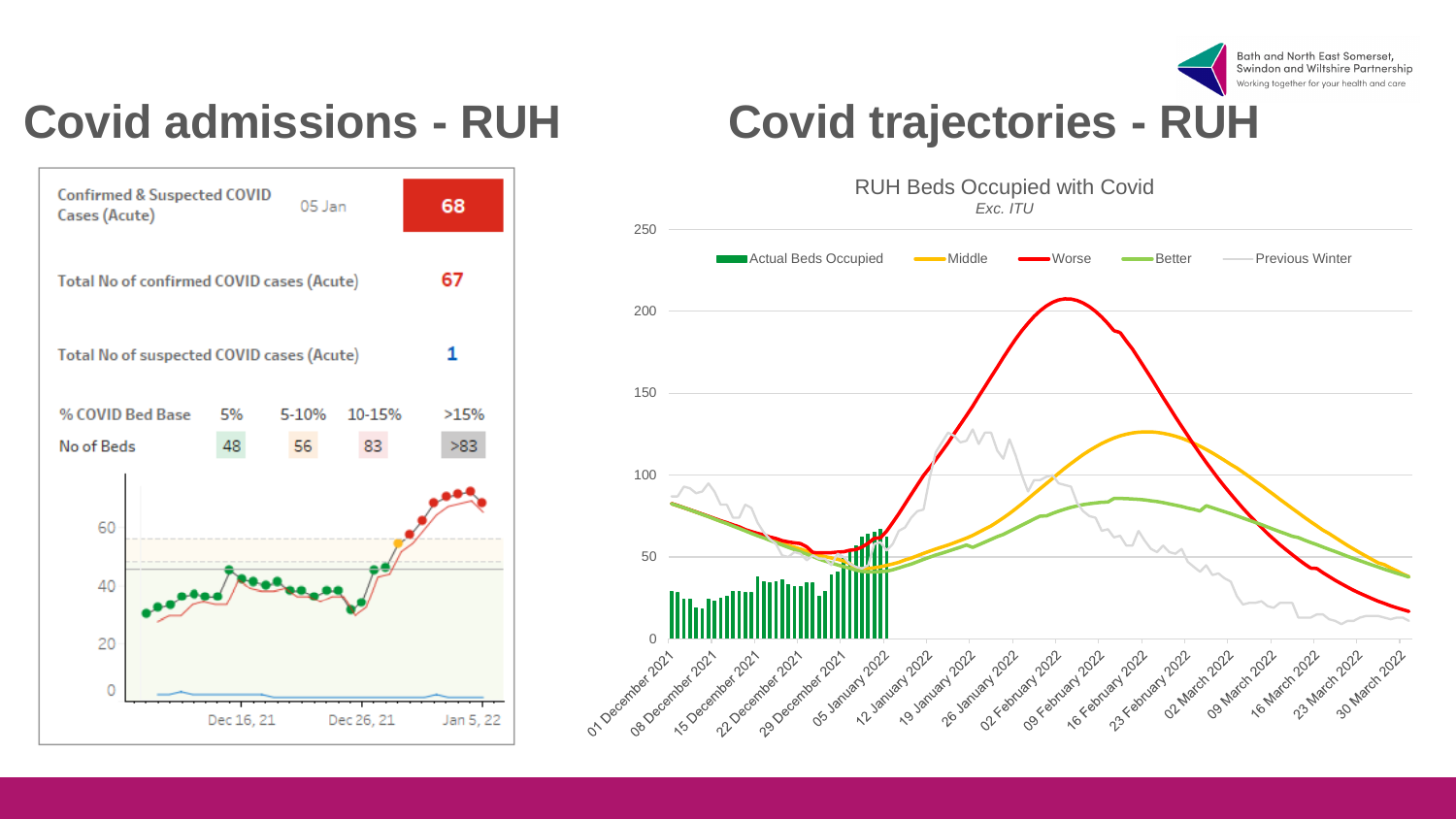

#### **Covid admissions - SFT Covid trajectories - SFT**



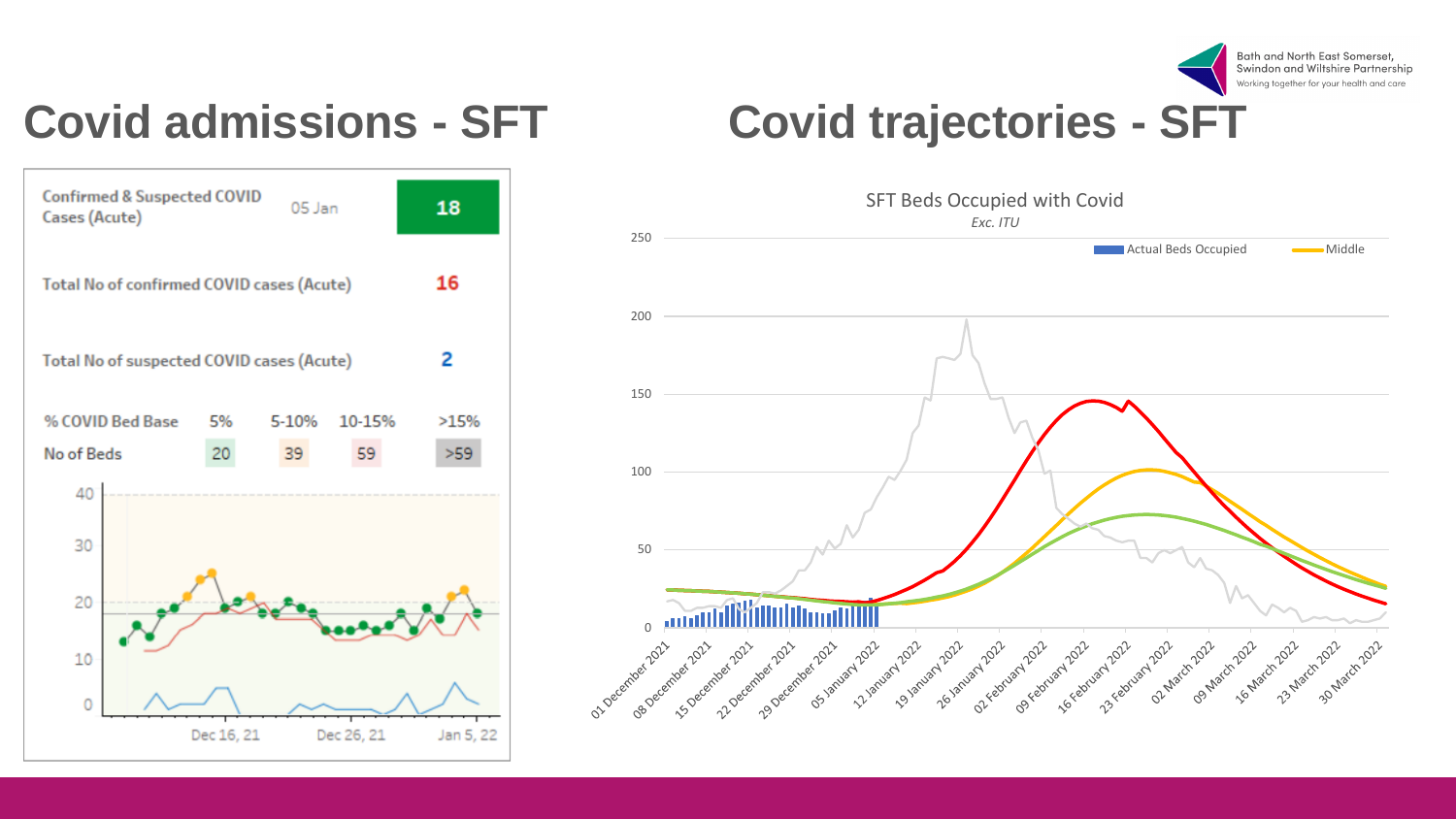#### **Workforce pressures**



|                                              | <b>GWH</b>                 | <b>RUH</b>                 | <b>SFT</b>                 |
|----------------------------------------------|----------------------------|----------------------------|----------------------------|
| <b>Staffing absence</b><br>(as at $5th$ Jan) | 318<br>(155 covid related) | 781<br>(640 covid related) | 222<br>(109 covid related) |
| % of Absence<br>related to Covid             | 48.74%                     | 81.95%                     | 49.10%                     |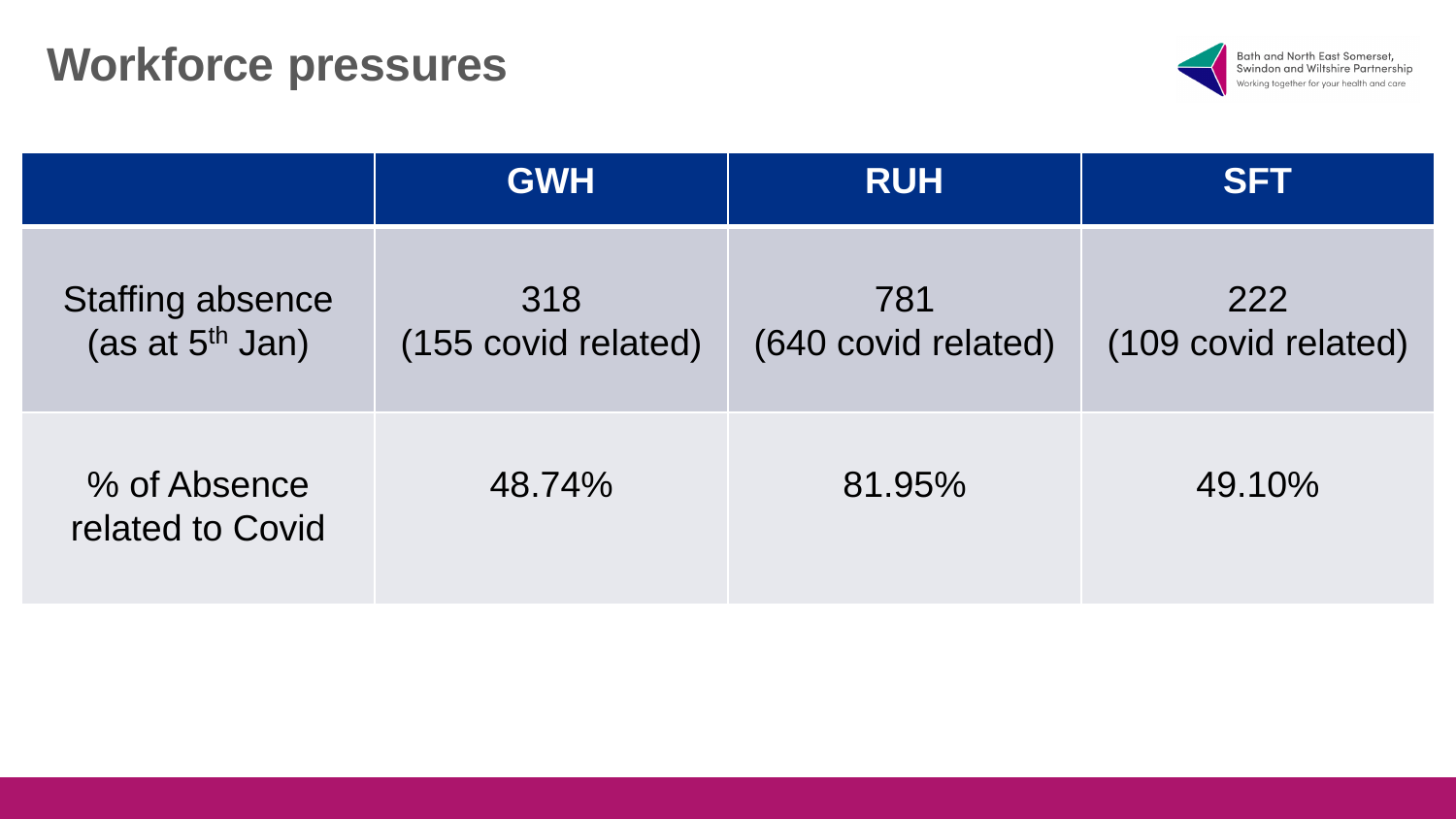#### **The Balance**



- Vaccination South West most vaccinated region and rates across Wiltshire reflect this. Whole team effort.
- Partnership work the experiences and outcomes for the population in Wiltshire would have been worse without the level of support partners have given. The interdependencies between local authority, health and the voluntary sectors have never been clearer.
- Innovation required and supported us to test new things much more quickly than previously e.g. virtual wards, working remotely . Enduring legacy
- Broader determinants of health & well being . Wake up call for NHS in respect of much more to do to address Health Inequalities
- Acute Trusts what is our contribution to this in our local communities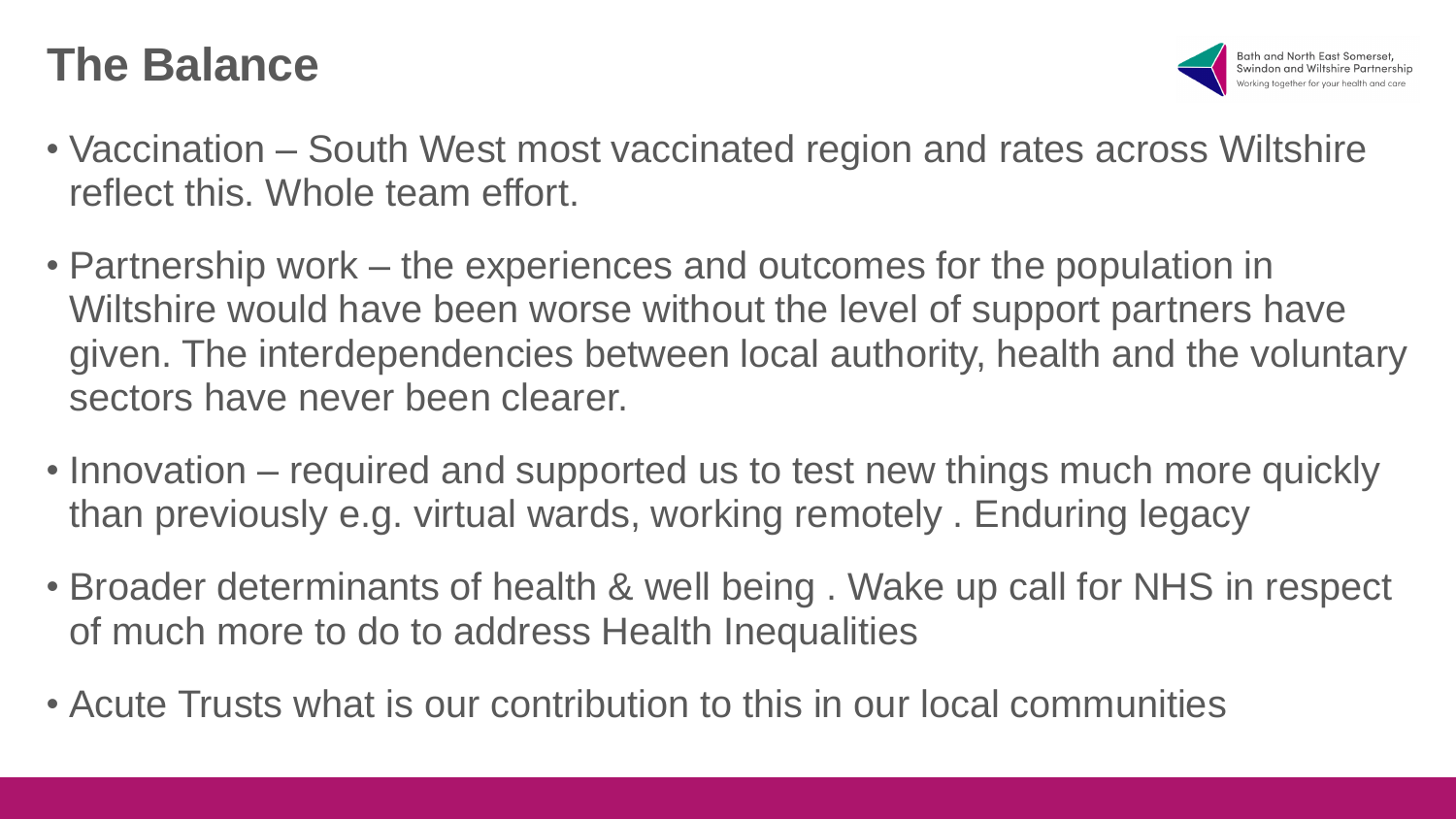#### **Acknowledgement**



#### • **Our people**

#### **Staff, volunteers, military colleagues, local community groups and our communities .**

Huge level of support which our teams have really appreciated